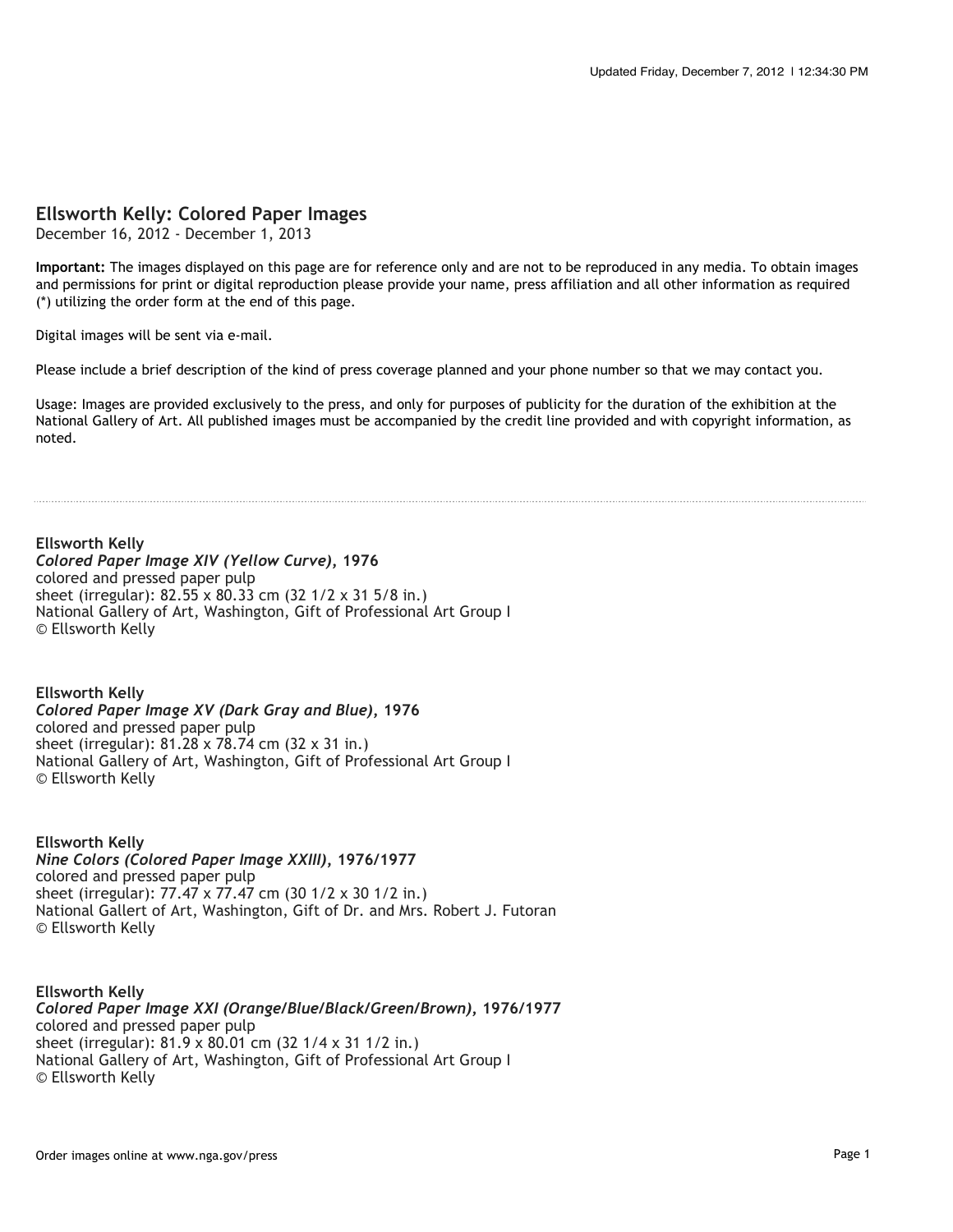National Gallery of Art Press Office | Ellsworth Kelly: Colored Paper Images

:

**Ellsworth Kelly** *Blue/Green/Yellow/Orange/Red (Colored Paper Image XXII)***, 1976/1977** colored and pressed paper pulp sheet (irregular): 34.61 x 118.11 cm (13 5/8 x 46 1/2 in.) National Gallery of Art, Washington, Gift of Professional Art Group I © Ellsworth Kelly

File Name: 3691-006.jpg **Ellsworth Kelly** *Colored Paper Image VIII (Gray Curve with Blue)***, 1976** colored and pressed paper pulp sheet (irregular): 117.79 x 83.19 cm (46 3/8 x 32 3/4 in.) National Gallery of Art, Washington, Gift of Professional Art Group I © Ellsworth Kelly

File Name: 3691-007.jpg **Ellsworth Kelly** *Colored Paper Image VI (White Curve with Black II)***, 1976** colored and pressed paper pulp sheet (irregular): 117.79 x 82.87 cm (46 3/8 x 32 5/8 in.) National Gallery of Art, Washington, Gift of Professional Art Group I © Ellsworth Kelly

File Name: 3691-008.jpg **Ellsworth Kelly** *Colored Paper Image IV (Red Curve)***, 1976** colored and pressed paper pulp sheet (irregular): 118.43 x 83.19 cm (46 5/8 x 32 3/4 in.) National Gallery of Art, Washington, Gift of Professional Art Group I © Ellsworth Kelly

File Name: 3691-009.jpg **Ellsworth Kelly** *Colored Paper Image IX (Four Grays with Black I)***, 1976** colored and pressed paper pulp sheet (irregular): 117.48 x 82.87 cm (46 1/4 x 32 5/8 in.) National Gallery of Art, Washington, Gift of Professional Art Group I © Ellsworth Kelly

File Name: 3691-010.jpg **Ellsworth Kelly** *Colored Paper Image XII (Blue Curve with Brown and Gray)***, 1976** colored and pressed paper pulp sheet (irregular): 118.43 x 82.87 cm (46 5/8 x 32 5/8 in.) National Gallery of Art, Washington, Gift of Professional Art Group I © Ellsworth Kelly









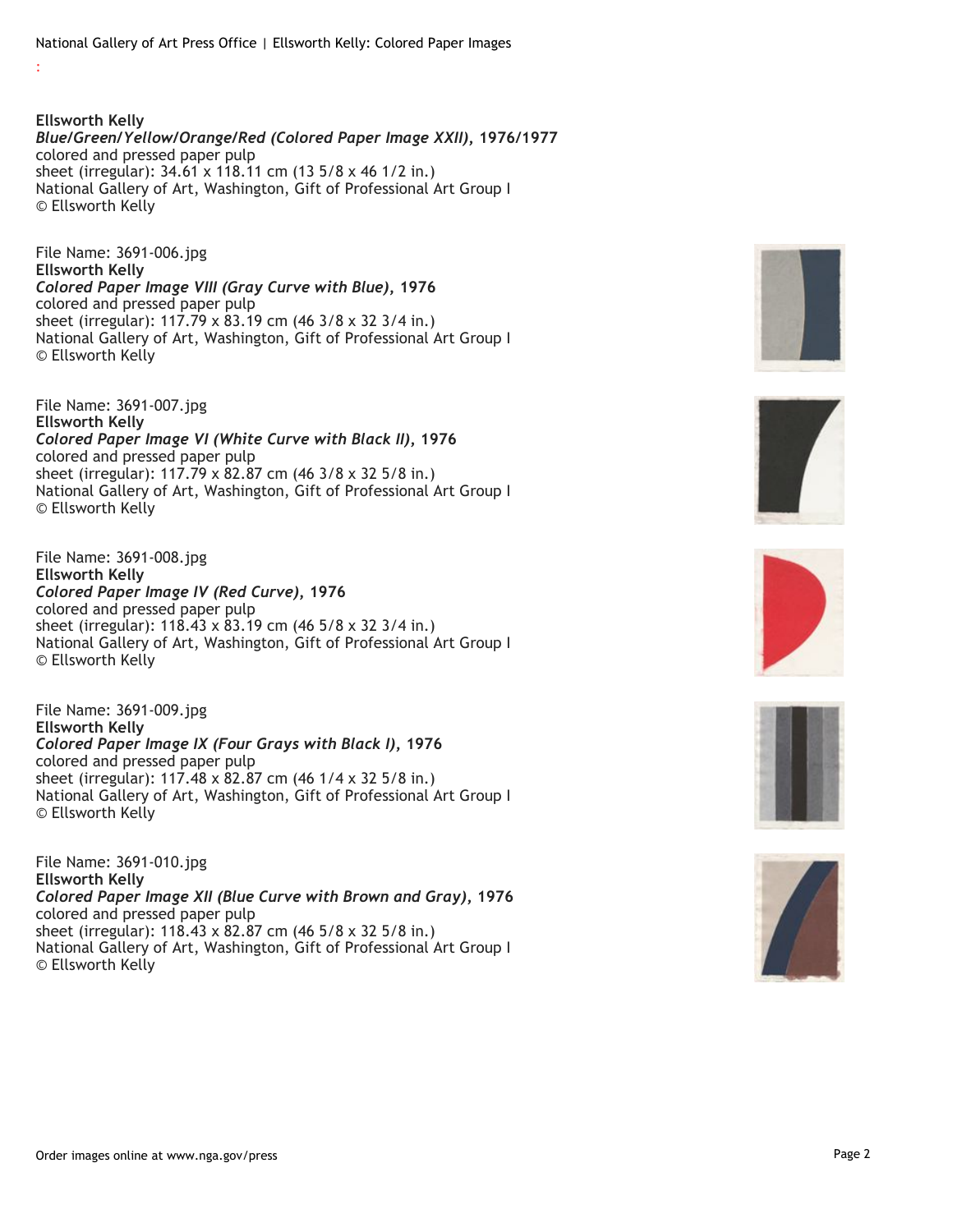National Gallery of Art Press Office | Ellsworth Kelly: Colored Paper Images

:

File Name: 3691-011.jpg **Ellsworth Kelly** *Colored Paper Image I (White Curve with Black I)***, 1976** colored and pressed paper pulp sheet (irregular): 117.48 x 82.6 cm (46 1/4 x 32 1/2 in.) National Gallery of Art, Washington, Gift of Professional Art Group I © Ellsworth Kelly

File Name: 3691-012.jpg **Ellsworth Kelly** *Colored Paper Image VII (Yellow Curve with Gray)***, 1976** colored and pressed paper pulp sheet (irregular): 118.43 x 82.87 cm (46 5/8 x 32 5/8 in.) National Gallery of Art, Washington, Gift of Professional Art Group I © Ellsworth Kelly

File Name: 3691-013.jpg **Ellsworth Kelly** *Colored Paper Image III (Blue Black Curves)***, 1976** colored and pressed paper pulp sheet (irregular): 81.92 x 117.48 cm (32 1/4 x 46 1/4 in.) National Gallery of Art, Washington, Gift of Professional Art Group I © Ellsworth Kelly

File Name: 3691-014.jpg **Ellsworth Kelly** *Colored Paper Image II, State (Green Curves)***, 1976** colored and pressed paper pulp sheet (irregular): 118.1 x 81.92 cm (46 1/2 x 32 1/4 in.) National Gallery of Art, Washington, Gift of Professional Art Group I © Ellsworth Kelly

File Name: 3691-015.jpg **Ellsworth Kelly** *Colored Paper Image X (Blue with Gray)***, 1976** colored and pressed paper pulp sheet (irregular): 117.48 x 82.87 cm (46 1/4 x 32 5/8 in.) National Gallery of Art, Washington, Gift of Professional Art Group I © Ellsworth Kelly

File Name: 3691-016.jpg **Ellsworth Kelly** *Colored Paper Image V (Blue Curves)***, 1976** colored and pressed paper pulp sheet (irregular): 117.16 x 82.87 cm (46 1/8 x 32 5/8 in.) National Gallery of Art, Washington, Gift of Professional Art Group I © Ellsworth Kelly